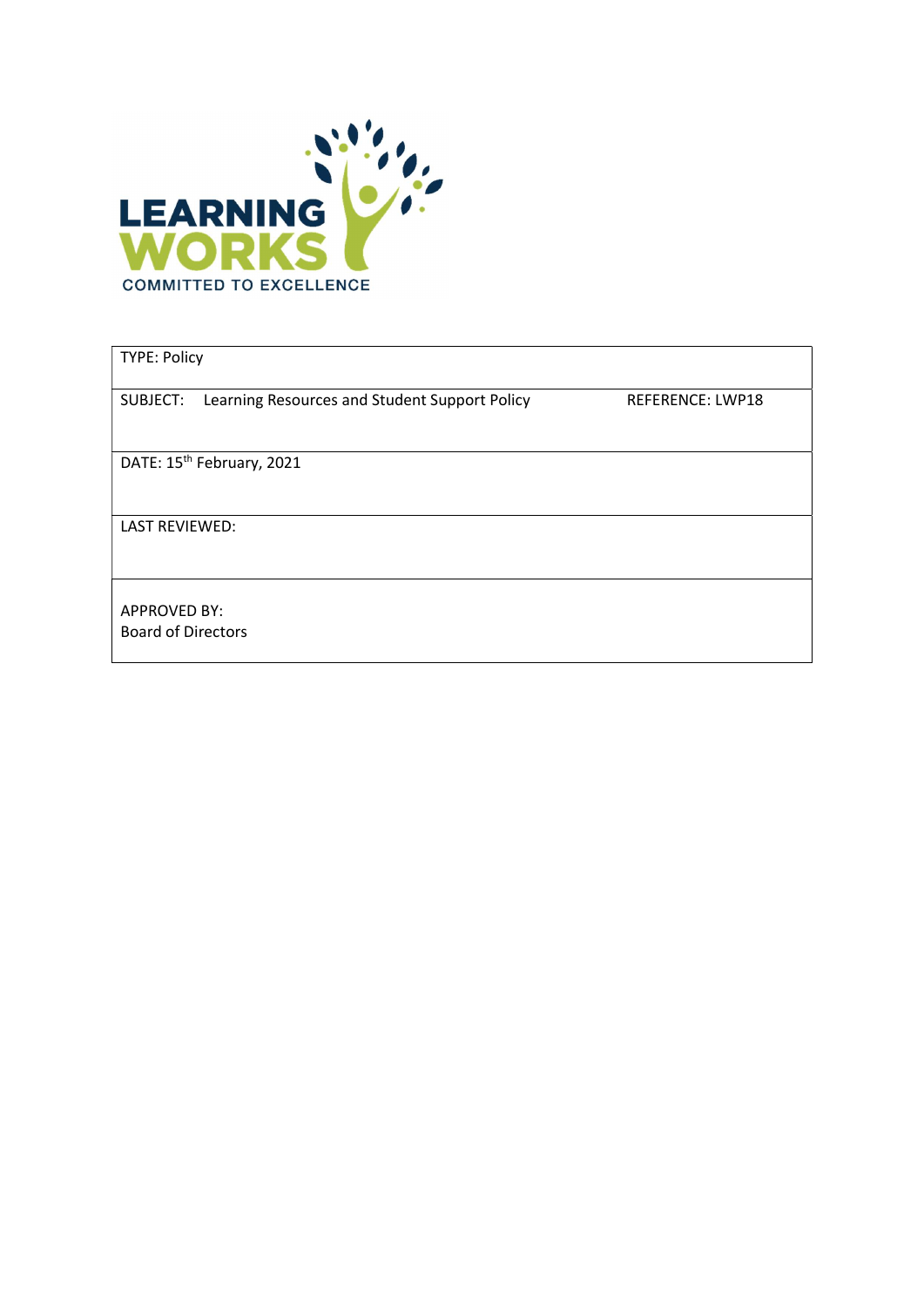All students will be required to attend a 1-day intensive induction which in turn must include the following as a minimum requirement for discussion during induction:

- Programme Aims
- Programme structure and scheduling
- Learning outcomes of programme
- Modules per semester —tutors
- Process of moderation of:
- Assignment briefs
- Assignment grading
- Ongoing internal verification of assignment briefs and graded assignments.
- Marking Scheme—fail, referrals, pass, merit and distinction
- Student front page when submitting assignments—should include:
- Programme name
- Name of Academic Institution
- Awarding Body
- Clear demarcation of lecturer teaching the module,
- Demarcation of Module title
- Assignment demarcation (ie: Assignment 1, 2, title if available, etc),
- Name of the student (including student ID)
- Deadline date according to assignment brief,
- Word count
- Plagiarism statement
- Extenuating circumstances: Policy and processes should a student not be able to submit an assignment on time.
- Tutorial Help: If a student does not understand a particular task then they should ask their tutor for help. Tutors are obliged to provide student with academic help if they should require it. Note: Student should not direct academic queries pertaining modules to personal tutors.
- Library facilities.
- Key textbooks for a course are put on reserve. Students will be allowed to make reference to books in library. Books on reserve must always remain on school grounds in order to be accessible to all students
- Use of in-house digital library
- Use of on-line library
- Use of Public University libraries
- Submission of assignments:
- Students must submit their assignments to the insitution via its Learning Management System.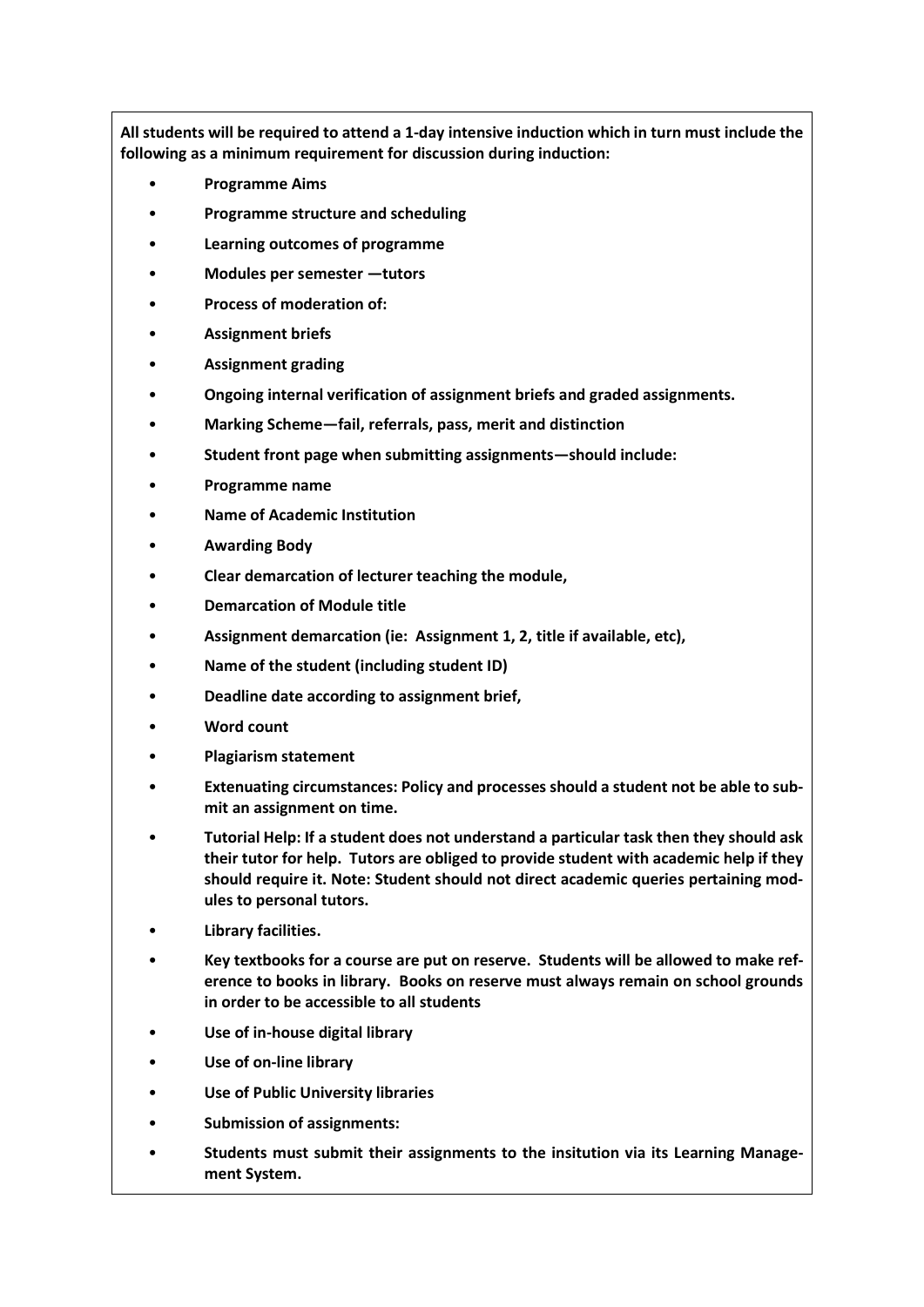- Should for some reason an assignment be presented in paper format the student will receive a Receipt depicting:
- Name of Programme
- Student name and USN
- The module for which submission has been made
	- Assignment Reference
- Lecturer name
- The date of submission
- Students are required to keep their receipts in a safe place (preferable until the end of the programme).
- If student assignment is lost, then student submission receipt should presented to Academy Administration Office as proof of submission. As a safeguard, students should also keep a copy of their assignments at all times.
- Should an assignment be lost, and receipt presented to Learning Works Administration office, students will be required to resubmit the particular assignment, but will not be penalized for late submission
- Inform students that on the first day of class in each module, students should expect to receive from their tutors:
- A week-by-week syllabus
- Key textbook and additional reading required for the module
- Contact details (e-mails, lecturer contact hours)
- Discussion on aims of module and assessment strategy
- For modules which include a practical element –practice handbooks should be distributed and discussed
- Discussion of Student Complaints Procedure according to the Academy's policies and procedures
- Discuss Plagiarism policies and procedures
- Learning Works Academy referencing manual and review with students
- Discuss "Turnitin" software. Provide an example of how it works
- Health and Safety issues eg:
- In case of fire
- In case of illness